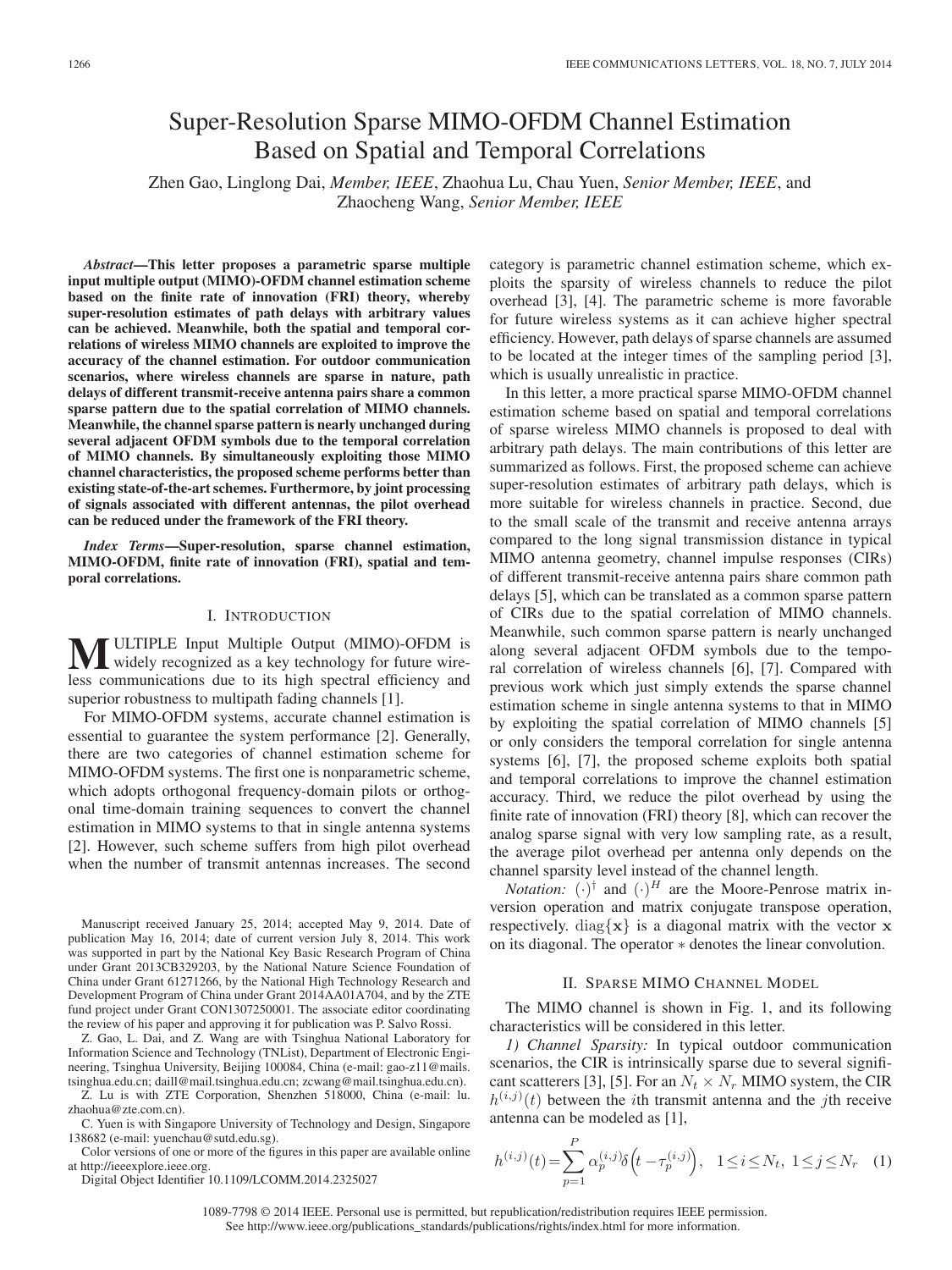

Fig. 1. Spatial and temporal correlations of wireless MIMO channels.



Fig. 2. Pilot pattern. Note that the specific  $N_t = 2$ ,  $D = 4$ ,  $N_p = 4$ , and  $N_{p{\_}total} = 8$  are used for illustration purpose.

where  $\delta(\cdot)$  is the Dirac function, P is the total number of resolvable propagation paths, and  $\tau_p^{(i,j)}$  and  $\alpha_p^{(i,j)}$  denote the path delay and path gain of the pth path, respectively.

*2) Spatial Correlation:* Because the scale of the transmit or receive antenna array is very small compared to the long signal transmission distance, channels of different transmit-receive antenna pairs share very similar scatterers. Meanwhile, for most communication systems, the path delay difference from the similar scatterer is far less than the system sampling period. Therefore, CIRs of different transmit-receive antenna pairs share a common sparse pattern, although the corresponding path gains may be quite different [5].

*3) Temporal Correlation:* For wireless channels, the path delays vary much slowly than the path gains, and the path gains vary continuously [6]. Thus, the channel sparse pattern is nearly unchanged during several adjacent OFDM symbols, and the path gains are also correlated [7].

# III. SPARSE MIMO-OFDM CHANNEL ESTIMATION

In this section, the widely used pilot pattern is briefly introduced at first, based on which a super-resolution sparse MIMO-OFDM channel estimation method is then applied. Finally, the required number of pilots is discussed under the framework of the FRI theory.

#### *A. Pilot Pattern*

The pilot pattern widely used in common MIMO-OFDM systems is illustrated in Fig. 2. In the frequency domain,  $N_p$ pilots are uniformly spaced with the pilot interval  $D$  (e.g.,  $D = 4$  in Fig. 2). Meanwhile, every pilot is allocated with a pilot index l for  $0 \le l \le N_p - 1$ , which is ascending with the increase of the subcarrier index. Furthermore, to distinguish MIMO channels associated with different transmit antennas, each transmit antenna uses a unique subcarrier index initial phase  $\theta_i$  for  $1 \leq i \leq N_t$  and  $(N_t - 1)N_p$  zero subcarriers to ensure the orthogonality of pilots [4]. Therefore, for the *i*th transmit antenna, the subcarrier index of the lth pilot is

$$
I_{\text{pilot}}^i(l) = \theta_i + lD, \quad 0 \le l \le N_p - 1. \tag{2}
$$

Consequently, the total pilot overhead per transmit antenna is  $N_p$ <sub>total</sub> =  $N_tN_p$ , and thus,  $N_p$  can be also referred as the average pilot overhead per transmit antenna in this letter.

#### *B. Super-Resolution Channel Estimation*

At the receiver, the equivalent baseband channel frequency response (CFR)  $H(f)$  can be expressed as

$$
H(f) = \sum_{p=1}^{P} \alpha_p e^{-j2\pi f \tau_p}, \quad -f_s/2 \le f \le f_s/2 \tag{3}
$$

where superscripts  $i$  and  $j$  in (1) are omitted for convenience,  $f_s = 1/T_s$  is the system bandwidth, and  $T_s$  is the sampling period. Meanwhile, the N-point discrete Fourier transform (DFT) of the time-domain equivalent baseband channel can be expressed as [5], i.e.,

$$
H[k] = H\left(\frac{kf_s}{N}\right), \quad 0 \le k \le N - 1. \tag{4}
$$

Therefore, for the  $(i, j)$ th transmit-receive antenna pair, according to (2)–(4), the estimated CFRs over pilots can be written as

$$
\hat{\mathcal{H}}^{(i,j)}[l] = H\left[I_{\text{pilot}}^i(l)\right] = H\left(\frac{(\theta_i + lD)f_s}{N}\right)
$$

$$
= \sum_{p=1}^P \alpha_p^{(i,j)} e^{-j2\pi \frac{(\theta_i + lD)f_s}{N} \tau_p^{(i,j)}} + W^{(i,j)}[l] \tag{5}
$$

where  $\hat{\mathcal{H}}^{(i,j)}[l]$  for  $0 \le l \le N_p - 1$  can be obtained by using the conventional minimum mean square error (MMSE) or least square (LS) method [2], and  $W^{(i,j)}[l]$  is the additive white Gaussian noise (AWGN).

Eq. (5) can be also written in a vector form as

$$
\hat{\mathcal{H}}^{(i,j)}[l] = \left(\mathbf{v}^{(i,j)}[l]\right)^T \mathbf{a}^{(i,j)} + W^{(i,j)}[l] \tag{6}
$$

where  $\mathbf{v}^{(i,j)}[l] = [\gamma^{lD\tau_1^{(i,j)}}, \gamma^{lD\tau_2^{(i,j)}}, \dots, \gamma^{lD\tau_P^{(i,j)}}]^T$ ,  $\mathbf{a}^{(i,j)} =$  $\big[\alpha_1^{(i,j)}\gamma^{\theta_i\tau_1^{(i,j)}},\alpha_2^{(i,j)}\gamma^{\theta_i\tau_2^{(i,j)}},\dots,\alpha_P^{(i,j)}\gamma^{\theta_i\tau_P^{(i,j)}}\big]^T, \text{ and } \gamma=$  $e^{-j2\pi(f_s/N)}$ .

Because the wireless channel is inherently sparse and the small scale of multiple transmit or receive antennas is negligible compared to the long signal transmission distance, CIRs of different transmit-receive antenna pairs share common path delays, which is equivalently translated as a common sparse pattern of CIRs due to the spatial correlation of MIMO channels [5], i.e.,  $\tau_p^{(i,j)} = \tau_p$  and  $\mathbf{v}^{(i,j)}[l] = \mathbf{v}[l]$  for  $1 \le p \le P, 1 \le i \le \tau$  $N_t$ ,  $1 \le j \le N_r$ . Hence, by exploiting such spatially common sparse pattern shared among different receive antennas associated with the ith transmit antenna, we have

$$
\hat{\mathbf{H}}^i = \mathbf{V} \mathbf{A}^i + \mathbf{W}^i, \quad 1 \le i \le N_t \tag{7}
$$

where the  $N_p \times N_r$  measurement matrix  $\mathbf{H}^i$  is

$$
\hat{\mathbf{H}}^{i} = \begin{bmatrix} \hat{\mathcal{H}}^{(i,1)}[0] & \hat{\mathcal{H}}^{(i,2)}[0] & \cdots & \hat{\mathcal{H}}^{(i,N_r)}[0] \\ \hat{\mathcal{H}}^{(i,1)}[1] & \hat{\mathcal{H}}^{(i,2)}[1] & \cdots & \hat{\mathcal{H}}^{(i,N_r)}[1] \\ \vdots & \vdots & \ddots & \vdots \\ \hat{\mathcal{H}}^{(i,1)}[N_p-1] & \hat{\mathcal{H}}^{(i,2)}[N_p-1] & \cdots & \hat{\mathcal{H}}^{(i,N_r)}[N_p-1] \end{bmatrix}
$$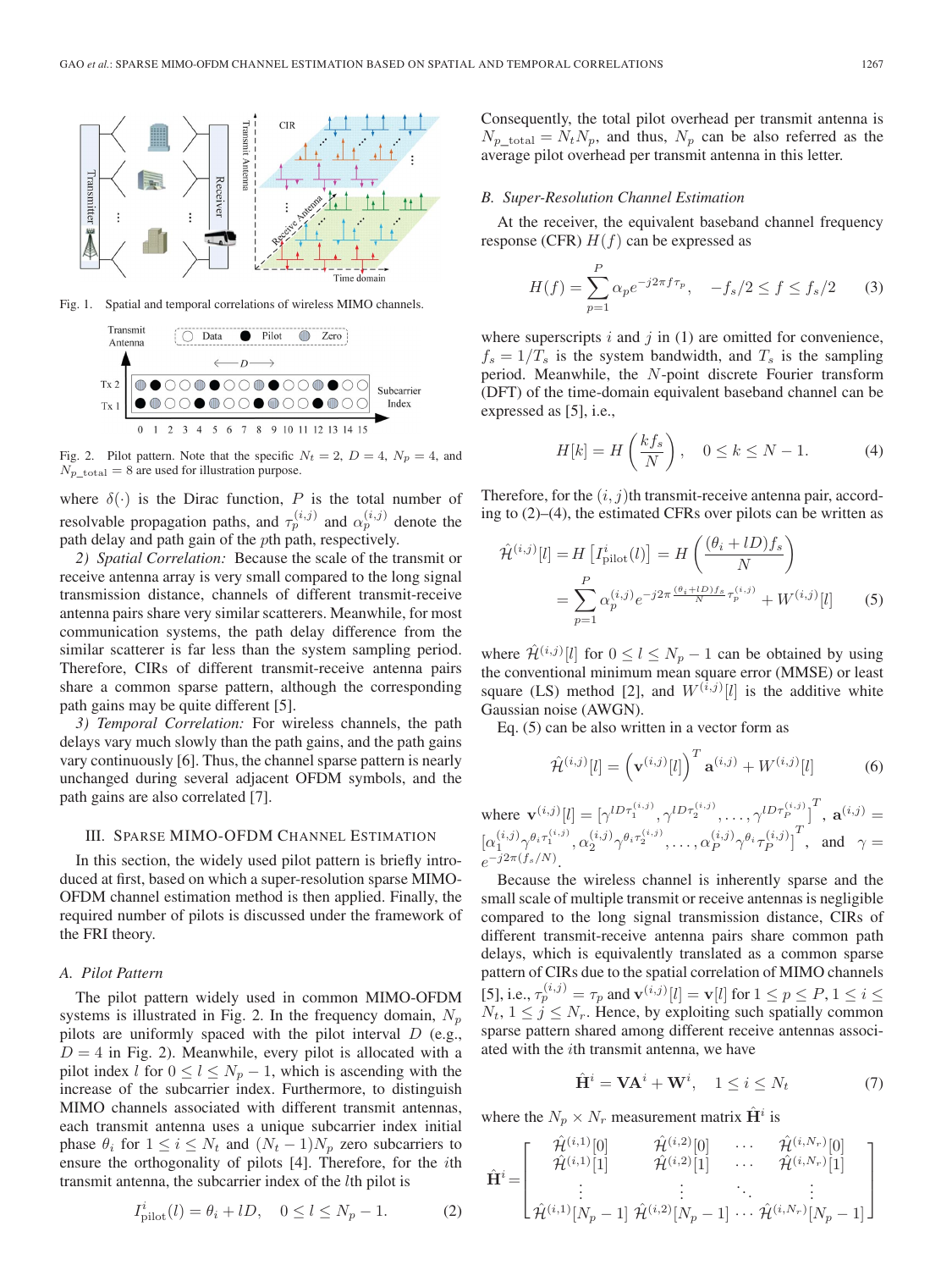$\mathbf{V} = [\mathbf{v}[0], \mathbf{v}[1], \dots, \mathbf{v}[N_p-1]]^T$  is a Vandermonde matrix of size  $N_p \times N_p$ ,  $\mathbf{A}^i = [\mathbf{a}^{(i,1)}, \mathbf{a}^{(i,2)}, \dots, \mathbf{a}^{(i,N_r)}]$  of size  $N_p \times$  $N_r$ , and  $\mathbf{W}^i$  is an  $N_p \times N_r$  matrix with  $W^{(i,j)}[l]$  in its jth column and the  $(l + 1)$ th row.

When all  $N_t$  transmit antennas are considered based on (7), we have

$$
\hat{H} = VA + W \tag{8}
$$

where  $\hat{\mathbf{H}} = [\hat{\mathbf{H}}^1, \hat{\mathbf{H}}^2, \dots, \hat{\mathbf{H}}^{N_t}]$  of size  $N_p \times N_t N_r$ ,  $\mathbf{A} =$  $[{\bf A}^1, {\bf A}^2, \dots, {\bf A}^{N_t}],$  and  ${\bf W} = [{\bf W}^1, {\bf W}^2, \dots, {\bf W}^{N_t}].$ 

Comparing the formulated problem (8) with the classical direction-of-arrival (DOA) problem [9], we find out that they are mathematically equivalent. Specifically, the traditional DOA problem is to typically estimate the DOAs of the P sources from a set of time-domain measurements, which are obtained from the  $N_p$  sensors outputs at  $N_tN_r$  distinct time instants (time-domain samples). In contrast to our problem in  $(8)$ , we try to estimate the path delays of P multipaths from a set of frequency-domain measurements, which are acquired from  $N_p$  pilots of  $N_tN_r$  distinct antenna pairs (antenna-domain samples). It has been verified in [10] that the total least square estimating signal parameters via rotational invariance techniques (TLS-ESPRIT) algorithm in [9] can be applied to (8) to efficiently estimate path delays with arbitrary values.

By using the TLS-ESPRIT algorithm, we can obtain superresolution estimates of path delays, i.e.,  $\hat{\tau}_p$ , for  $1 \leq p \leq P$ , and thus,  $\dot{V}$  can be obtained accordingly. Then, path gains can be acquired by the LS method [7], i.e.,

$$
\hat{\mathbf{A}} = \hat{\mathbf{V}}^{\dagger} \hat{\mathbf{H}} = (\hat{\mathbf{V}}^H \hat{\mathbf{V}})^{-1} \hat{\mathbf{V}}^H \hat{\mathbf{H}}.
$$
 (9)

For a certain entry of  $\hat{A}$ , i.e.,  $\hat{\alpha}_p^{(i,j)} \gamma^{\theta_i \hat{\tau}_p}$ , because  $\theta_i$  is known at the receiver and  $\hat{\tau}_p$  has been estimated after applying the TLS-ESPRIT algorithm, we can easily obtain the estimation of the path gain  $\hat{\alpha}_p^{(i,j)}$  for  $1 \le p \le P$ ,  $1 \le i \le N_t$ ,  $1 \le j \le T$  $N_r$ . Finally, the complete CFR estimation over all OFDM subcarriers can be obtained based on (3) and (4).

Furthermore, we can also exploit the temporal correlation of wireless channels to improve the accuracy of the channel estimation. First, path delays of CIRs during several adjacent OFDM symbols are nearly unchanged [6], [7], which is equivalently referred as a common sparse pattern of CIRs due to the temporal correlation of MIMO channels. Thus, the Vandermonde matrix **V** in (8) remains unchanged across several adjacent OFDM symbols. Moreover, path gains during adjacent OFDM symbols are also correlated owing to the temporal continuity of the CIR, so **A**s in (8) for several adjacent OFDM symbols are also correlated. Therefore, when estimating CIRs of the qth OFDM symbol, we can jointly exploit **H**s of several adjacent OFDM symbols based on (8), i.e.,

$$
\frac{\sum_{\rho=q-R}^{q+R} \hat{\mathbf{H}}_{\rho}}{2R+1} = \mathbf{V}_{q} \frac{\sum_{\rho=q-R}^{q+R} \mathbf{A}_{\rho}}{2R+1} + \frac{\sum_{\rho=q-R}^{q+R} \mathbf{W}_{\rho}}{2R+1}
$$
(10)

where the subscript  $\rho$  is used to denote the index of the OFDM symbol, and the common sparse pattern of CIRs is assumed in  $2R + 1$  adjacent OFDM symbols [7]. In this way, the effective noise can be reduced, so the improved channel estimation accuracy is expected.

In contrast to the existing nonparametric scheme which estimates the channel by interpolating or predicting based on CFRs over pilots [1], [2], our proposed scheme exploits the sparsity as well as the spatial and temporal correlations of wireless MIMO channels to first acquire estimations of channel parameters, including path delays and gains, and then obtain the estimation of CFR according to (3) and (4).

# *C. Discussion on Pilot Overhead*

Compared with the model of the multiple filters bank based on the FRI theory [10], it can be found out that CIRs of  $N_tN_r$ transmit-receive antenna pairs are equivalent to the  $N_tN_r$  semiperiod sparse subspaces, and the  $N_p$  pilots are equivalent to the  $N_p$  multichannel filters. Therefore, by using the FRI theory, the smallest required number of pilots for each transmit antenna is  $N_p = 2P$  in a noiseless scenario. For practical channels with the maximum delay spread  $\tau_{\rm max}$  , although the normalized channel length  $L = \tau_{\text{max}}/T_s$  is usually very large, the sparsity level P is small, i.e.,  $P \ll L$  [3]. Consequently, in contrast to the nonparametric channel estimation method where the required number of pilots heavily depends on L, our proposed parametric scheme only needs  $2P$  pilots in theory. Note that the number of pilots in practice is larger than  $2P$  to improve the accuracy of the channel estimation due to AWGN.

## IV. SIMULATION RESULTS

A simulation study was carried out to compare the performance of the proposed scheme with those of the existing state-of-the-art methods for MIMO-OFDM systems. The conventional comb-type pilot and time-domain training based orthogonal pilot (TTOP) [2] schemes were selected as the typical examples of the nonparametric channel estimation scheme, while the recent time-frequency joint (TFJ) channel estimation scheme [4] was selected as an example of the conventional parametric scheme. System parameters were set as follows: the carrier frequency is  $f_c = 1$  GHz, the system bandwidth is  $f_s = 10$  MHz, the size of the OFDM symbol is  $N = 4096$ , and  $N_q = 256$  is the guard interval length, which can combat channels whose maximum delay spread is 25.6  $\mu$ s. The International Telecommunication Union Vehicular B (ITU-VB) channel model with the maximum delay spread 20  $\mu$ s and the number of paths  $P = 6$  [4] were considered.

Fig. 3 compares the mean square error (MSE) performance of different channel estimation schemes. Both the static ITU-VB channel and the time-varying ITU-VB channel with the mobile speed of 90 km/h in a 4  $\times$  4 MIMO system were considered. The comb-type pilot based scheme used  $N_p = 256$ pilots, the TTOP scheme used  $N_p = 64$  pilots with T adjacent OFDM symbols for training, where  $T = 4$  for the time-varying channel and  $T = 8$  for the static channel to achieve better performance, the TFJ scheme adopted time-domain training sequences of 256-length and  $N_p = 64$  pilots, and our proposed scheme used  $N_p = 64$  pilots with  $R = 4$  for fair comparison. From Fig. 3, we can observe that the conventional parametric TFJ scheme is inferior to the other three schemes obviously. Meanwhile, for static ITU-VB channel, the MSE performance of the proposed parametric scheme is more than 2 dB and 5 dB better than the TTOP and comb-type pilot based schemes, respectively. Moreover, for the time-varying ITU-VB channel,